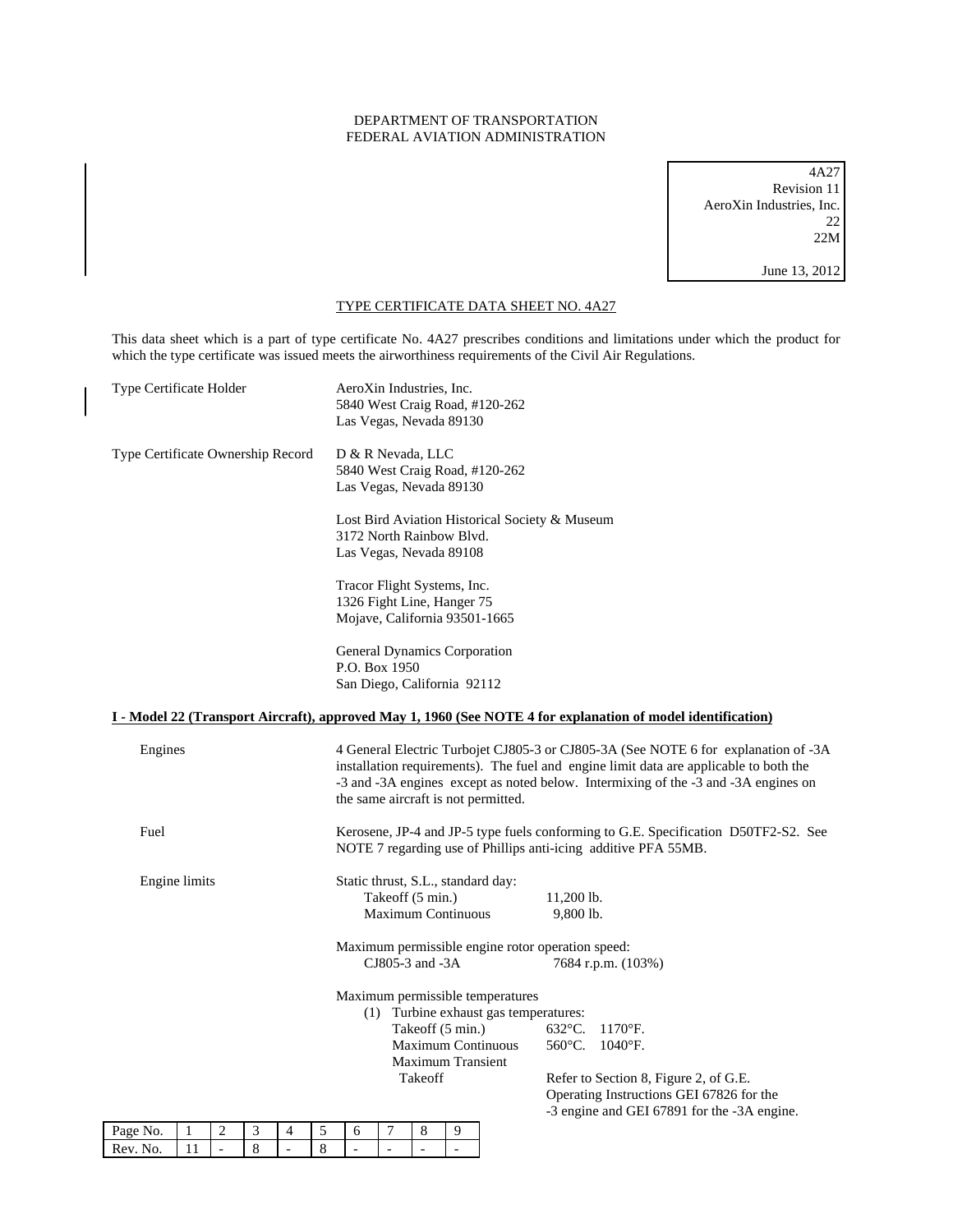|                       | Starting                                                                      | Refer to Section 8, Figure 1, of G.E.<br>Operating Instructions GEI 67826 for the<br>-3 engine and GEI 67891 for the -3A engine. |
|-----------------------|-------------------------------------------------------------------------------|----------------------------------------------------------------------------------------------------------------------------------|
|                       | (2) Oil temperature, scavenge 149°C.                                          | $300^{\circ}$ F.                                                                                                                 |
|                       | Maximum permissible compressor air bleed, percentage of total engine airflow: |                                                                                                                                  |
|                       | Idle to 6340 r.p.m. (85%)                                                     | 10%                                                                                                                              |
|                       | $6714$ r.p.m. (90%) to maximum speed                                          | 5%                                                                                                                               |
|                       | (Linear variation between 6340 and 6714 r.p.m.)                               |                                                                                                                                  |
| Airspeed limits (IAS) | Vmo (Maximum Operating)                                                       | 373K @ S.L.                                                                                                                      |
| $(M_i)$               |                                                                               | 393K @ 23,000 ft.                                                                                                                |
|                       | Mmo (Maximum Operating above 23,000 ft.)                                      | $M = .884$                                                                                                                       |
|                       | Vne (Never Exceed)                                                            | 398K                                                                                                                             |
|                       | Mne (Never Exceed)                                                            | $M = .884$                                                                                                                       |
|                       | Va (Maneuvering)                                                              |                                                                                                                                  |
|                       | (For maneuvering speeds and buffet envelope refer to FAA                      |                                                                                                                                  |
|                       | Approved Airplane Flight Manual Certificate Limitation 1-30)                  |                                                                                                                                  |
|                       | Vfe (Flaps Down $0$ to $20^{\circ}$ )                                         | $244K M = .60$                                                                                                                   |
|                       | (Flaps Down 20 to $30^{\circ}$ )                                              | $234K M = .56$                                                                                                                   |
|                       | (Flaps Down 30 to 40°)                                                        | $268K M = .70$                                                                                                                   |
|                       | (Flaps Down 40 to 50°)                                                        | $194K M = .400$                                                                                                                  |
|                       | Vlo (Landing Gear Operation)                                                  |                                                                                                                                  |
|                       | (Main Landing Gear as a Speedbrake)                                           | $373K M = .884$                                                                                                                  |
|                       | (Nose Landing Gear Extension)                                                 | $318K M = .825$                                                                                                                  |
|                       | (Landing Gear Retraction Speed)                                               | $268K M = .70$                                                                                                                   |
|                       | Vle (Landing Gear Extension)                                                  | $318K M = .825$                                                                                                                  |
|                       | (Landing Gear Door Operation Limitation) If the landing gear door<br>V        |                                                                                                                                  |
|                       | unlocked warning light illuminates during gear retracted flight operations.   |                                                                                                                                  |
|                       | Airspeed must be reduced to:                                                  | $320K M = .83$                                                                                                                   |
|                       | (Landing Light Extension)<br>V.                                               | 289K                                                                                                                             |
|                       | V (Fuel Jettison Speed)                                                       | Vmo Mmo                                                                                                                          |
|                       | V<br>(Inboard Spoilers when used for                                          |                                                                                                                                  |
|                       | Longitudinal Control)                                                         | $244K M = .60$                                                                                                                   |
|                       | Vmca (minimum Control Speed) (One engine                                      |                                                                                                                                  |
|                       | inoperative), sea level, standard day,                                        |                                                                                                                                  |
|                       | 127,000 lb. gross weight                                                      | 127K                                                                                                                             |
|                       | Vmca <sub>2</sub> (Minimum Control Speed, two engines                         |                                                                                                                                  |
|                       | inoperative), standard day, sea level                                         | 161K                                                                                                                             |
|                       | (Maximum Speed for Autopilot Operation) Vmo Mmo<br>V                          |                                                                                                                                  |
| C.G. range            | Landing Gear Extended or Retracted (3).                                       |                                                                                                                                  |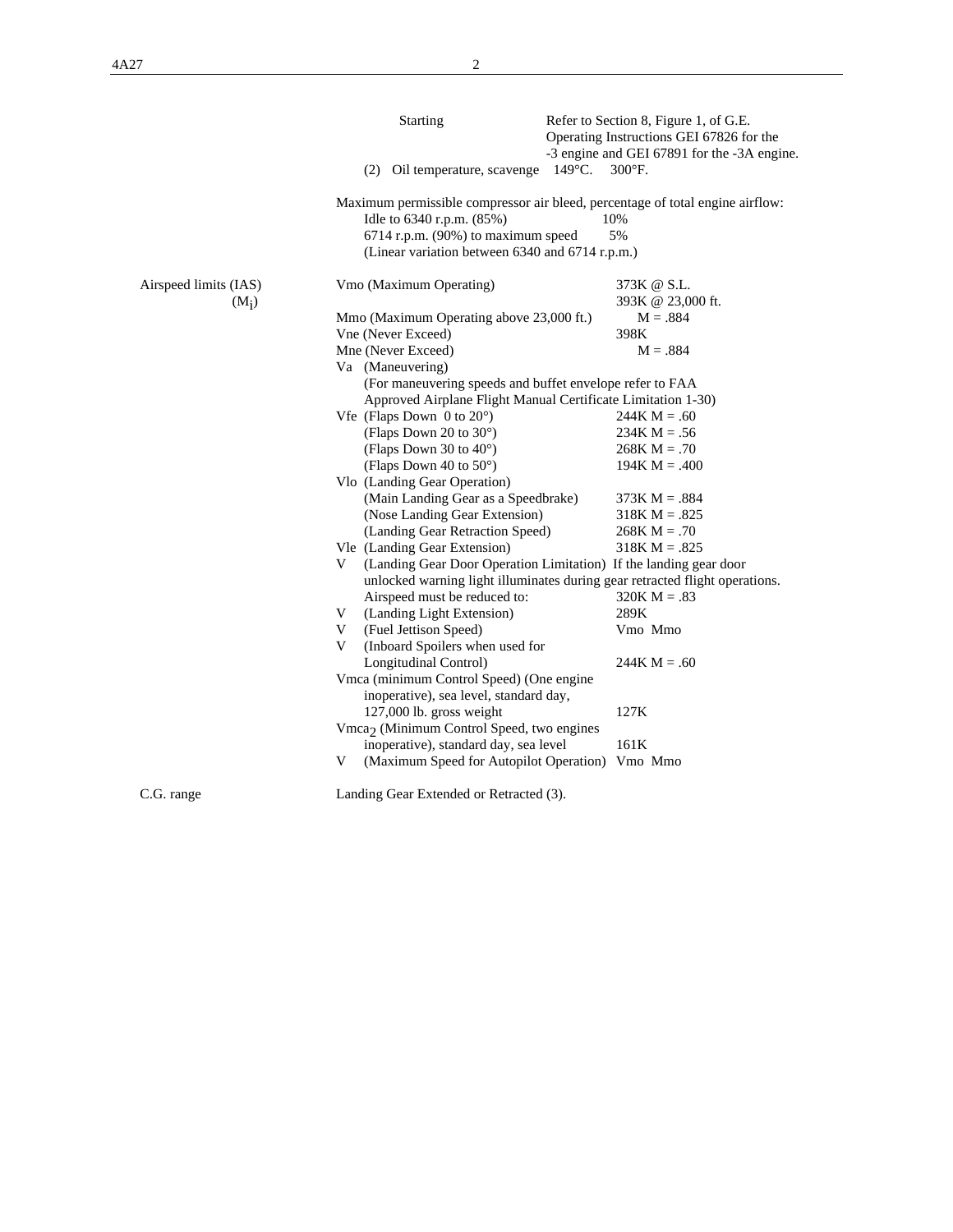| <b>GROSS</b><br>WEIGHT<br>(POUNDS) | 19000<br>18000<br><b>L'AKEOFT</b><br>17000<br>16000<br>LAND<br>15000<br>14000<br>13000<br>12000<br>11000                                                                                                                                                                                                                                                                                        |                                                                                              | Maximum takeoff<br>gross weight<br>184,500 lbs.<br>Maximum landing<br>gross weight<br>155,000 lbs. After<br>incorporation of<br>Service Bulletins<br>32-24 and 71-1 of 71-5A.<br>Maximum landing<br>gross weight<br>137,000 lbs. prior<br>to incorporation of<br>Service Bulletin 32-24,<br>71-1 or 71-5. |                 |
|------------------------------------|-------------------------------------------------------------------------------------------------------------------------------------------------------------------------------------------------------------------------------------------------------------------------------------------------------------------------------------------------------------------------------------------------|----------------------------------------------------------------------------------------------|-----------------------------------------------------------------------------------------------------------------------------------------------------------------------------------------------------------------------------------------------------------------------------------------------------------|-----------------|
|                                    | 10000<br>9000<br>8000<br>18 20 22 24<br>16<br>$CG - % MAC$                                                                                                                                                                                                                                                                                                                                      | 26 28 30 32 34 36                                                                            | Maximum zero<br>fuel weight<br>117,000 lbs.                                                                                                                                                                                                                                                               |                 |
|                                    | Takeoff prohibited within shaded area<br>(1)<br>(2) The aft C.G. limitations shown in the above chart for the gross weight range<br>from 80,000 to 130,000 pounds applies to takeoff only. For airborne or landing<br>conditions the aft C.G. limitation is 32% MAC FS849.1.<br>(3) Nose gear retraction moment is -33,122 in.-lb.                                                              |                                                                                              |                                                                                                                                                                                                                                                                                                           |                 |
| Maximum weights                    | Ramp weight<br>Takeoff weight<br>Landing weight<br>(Fuel dump valves required for operation<br>in excess of maximum landing weight.)<br>(See NOTE $1(f)$ )<br>Zero fuel weight<br>Three engine ferry                                                                                                                                                                                            | $185,000$ lbs. $(1)$<br>184,500 lbs. (1)<br>137,000 lbs. (2)<br>117,000 lbs.<br>145,000 lbs. |                                                                                                                                                                                                                                                                                                           |                 |
|                                    | (1) All weight in excess of 117,000 lbs. must consist of fuel. All weight in excess of<br>137,000 lbs. must consist of jettisonable fuel.<br>(2) Airplanes modified in accordance with General Dynamics Service Bulletin<br>No. 32-24 and No. 71-1 or 71-5A are approved for 155,000 lbs. maximum<br>landing weight. All weight in excess of 155,000 lbs. must consist of jettisonable<br>fuel. |                                                                                              |                                                                                                                                                                                                                                                                                                           |                 |
| Maximum passengers                 | 110                                                                                                                                                                                                                                                                                                                                                                                             |                                                                                              |                                                                                                                                                                                                                                                                                                           |                 |
| Fuel capacity                      | Airplane Serial Nos. 00-1 through 00-20:                                                                                                                                                                                                                                                                                                                                                        | Total                                                                                        |                                                                                                                                                                                                                                                                                                           |                 |
|                                    | *2 outboard main tanks<br>(#1 & 44)                                                                                                                                                                                                                                                                                                                                                             | Refuel $(1)$<br>16695 lb. ea.                                                                | Usable<br>16534 lb. ea.                                                                                                                                                                                                                                                                                   | Arm<br>FS-924.4 |
|                                    | 2 inboard main tanks<br>(#1 & 43)                                                                                                                                                                                                                                                                                                                                                               | 20671 lb. ea.                                                                                | 20510 lb. ea.                                                                                                                                                                                                                                                                                             | FS-770.5        |
|                                    | Airplane Serial Nos. 00-21 and up or airplanes incorporating Convair Service Bulletin<br>$28-3A$ :                                                                                                                                                                                                                                                                                              |                                                                                              |                                                                                                                                                                                                                                                                                                           |                 |
|                                    |                                                                                                                                                                                                                                                                                                                                                                                                 | Total<br>Refuel $(1)$                                                                        | Usable                                                                                                                                                                                                                                                                                                    | <b>Arm</b>      |
|                                    | *2 outboard main tanks<br>$(\#1 \& \#4)$                                                                                                                                                                                                                                                                                                                                                        | 16695 lb. ea.                                                                                | 16534 lb. ea.                                                                                                                                                                                                                                                                                             | FS-924.4        |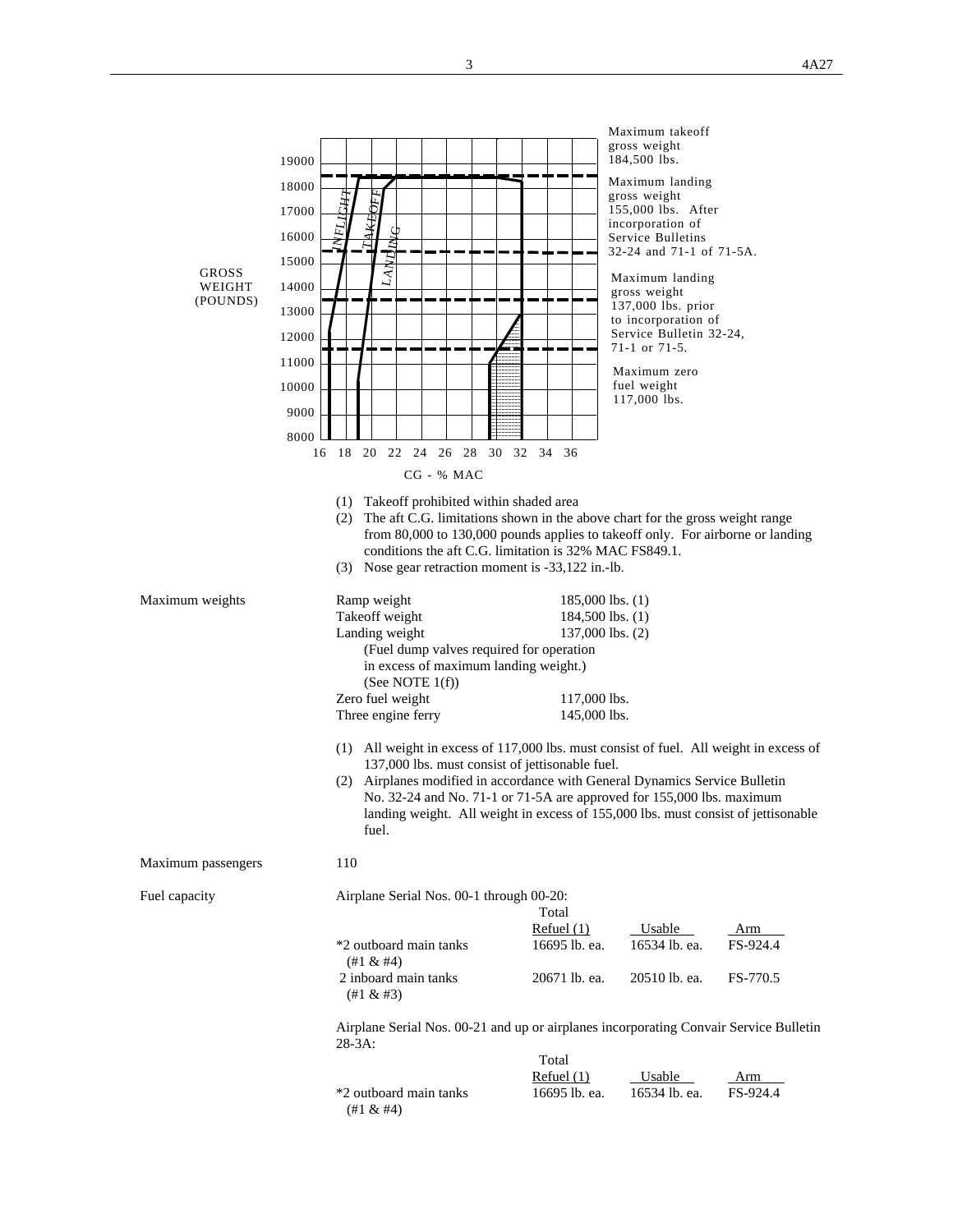|                                                             | 2 inboard main tanks<br>$(42 \& 43)$                                                                                                                                                                                                                                                                                                                                                                                          | 21021 lb. ea.                                       | 20860 lb. ea.                                                                                                                                                                                      | FS-770.5 |
|-------------------------------------------------------------|-------------------------------------------------------------------------------------------------------------------------------------------------------------------------------------------------------------------------------------------------------------------------------------------------------------------------------------------------------------------------------------------------------------------------------|-----------------------------------------------------|----------------------------------------------------------------------------------------------------------------------------------------------------------------------------------------------------|----------|
|                                                             | (1) "Total Refuel Capacity" consists of Unusable (drainable and undrainable quantities)<br>and Usable Fuel. See NOTE 1 for the disposition of these fuel weights.                                                                                                                                                                                                                                                             |                                                     |                                                                                                                                                                                                    |          |
|                                                             | * Includes replenish tank fuel as each tank system consists of one main and one replenish<br>tank.                                                                                                                                                                                                                                                                                                                            |                                                     |                                                                                                                                                                                                    |          |
|                                                             | Fuel weights are based on 7.0 lb. per U.S. Gallon.                                                                                                                                                                                                                                                                                                                                                                            |                                                     |                                                                                                                                                                                                    |          |
|                                                             | Maximum allowable fuel weight when refueling with high density type fuels is<br>75,432 lb. See NOTE 1(e) for loading limitations.                                                                                                                                                                                                                                                                                             |                                                     |                                                                                                                                                                                                    |          |
| Serial Nos. eligible (00-)                                  | 1 through 15, 17 through 36, 38 through 42, 50, 51, 52, 62 through 65                                                                                                                                                                                                                                                                                                                                                         |                                                     |                                                                                                                                                                                                    |          |
| II - Model 22M (Transport Aircraft), approved July 24, 1961 |                                                                                                                                                                                                                                                                                                                                                                                                                               |                                                     |                                                                                                                                                                                                    |          |
| Engines                                                     | 4 General Electric Turbojet CJ805-3B                                                                                                                                                                                                                                                                                                                                                                                          |                                                     |                                                                                                                                                                                                    |          |
| Fuel                                                        | Kerosene, JP-4 and JP-5 type fuels conforming to G.E. Specification D50TF2-S2. See<br>NOTE 7 regarding use of Phillips Anti-icing Additive PFA 55MB.                                                                                                                                                                                                                                                                          |                                                     |                                                                                                                                                                                                    |          |
| Engine limits                                               | Static thrust, S.L., standard day:<br>Takeoff (5 min.)<br><b>Maximum Continuous</b>                                                                                                                                                                                                                                                                                                                                           | $11,650$ lb.<br>9,800 lb.                           |                                                                                                                                                                                                    |          |
|                                                             | Maximum permissible engine rotor operating speeds:<br>Normal Operation                                                                                                                                                                                                                                                                                                                                                        |                                                     | 7,684 r.p.m. (103%)                                                                                                                                                                                |          |
|                                                             | Maximum permissible temperatures:<br>(1) Turbine exhaust gas temperatures:<br>Takeoff (5 min.)<br>Maximum Continuous 582°C.<br><b>Maximum Transient</b><br><b>Starting</b><br>Takeoff<br>(2) Oil temperature, scavenge<br>Maximum permissible compressor air bleed, percentage of total engine airflow:<br>Idle to 6340 r.p.m. (85%)<br>6714 r.p.m. (90%) to maximum speed<br>(Linear variation between 6340 and 6714 r.p.m.) | $632^{\circ}$ C.<br>$1170$ °F.<br>$1080$ °F.<br>10% | Refer to FAA Approved G.E. Operating<br>Instructions GEI 67849, Section 8, Figure 1.<br>Refer to FAA Approved G.E. Operating<br>Instructions GEI 67849, Section 8, Figure 2<br>149°C. 300°F.<br>5% |          |
| Airspeed limits (IAS)<br>$(M_i)$                            | Vmo (Normal Operating)<br>Mmo (Above 23,000 ft.)                                                                                                                                                                                                                                                                                                                                                                              |                                                     | 374K at S.L.<br>394K at 23,000 ft.<br>$M = .884$                                                                                                                                                   |          |
|                                                             | Vne (Never Exceed)                                                                                                                                                                                                                                                                                                                                                                                                            |                                                     | 399K                                                                                                                                                                                               |          |
|                                                             | Mne (Never Exceed)<br>Va (Maneuvering)<br>(For maneuvering speeds and buffet envelope refer to FAA<br>Approved Airplane Flight Manual Certificate Limitation 1-33)<br>Vfe (Flaps extended $22^{\circ}$ )244K M = 0.60<br>(Flaps extended $33^{\circ}$ )234K M = 0.56                                                                                                                                                          |                                                     | $M = .884$                                                                                                                                                                                         |          |
|                                                             | (Flaps extended $44^{\circ}$ )214K M = 0.48<br>(Flaps extended $55^{\circ}$ )194K M = 0.40                                                                                                                                                                                                                                                                                                                                    |                                                     |                                                                                                                                                                                                    |          |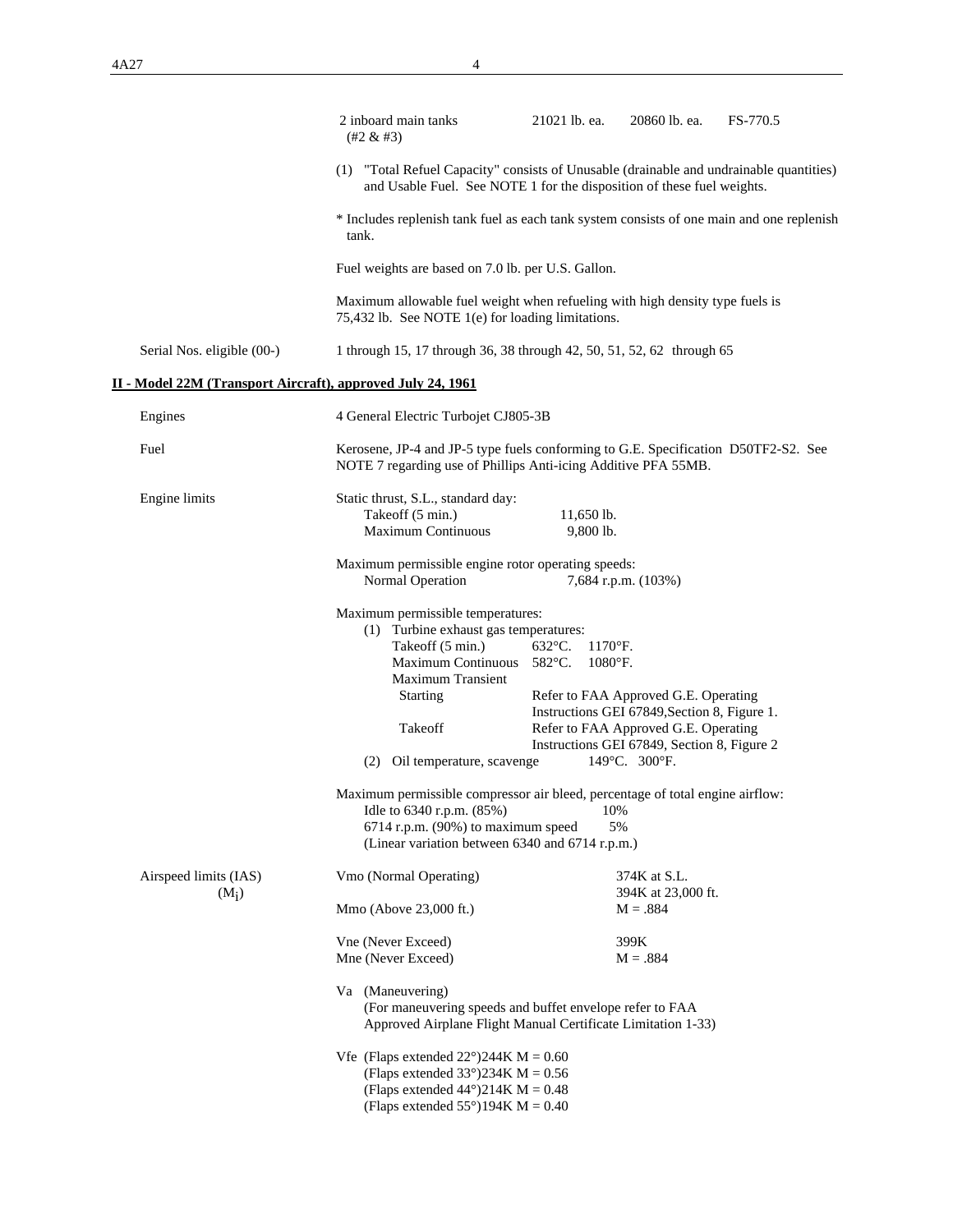| NOTE: Design speed for $22^{\circ}$ deflection is also design speed for |
|-------------------------------------------------------------------------|
| leading edge slats at all extensions.                                   |

|   | Vlo (Main L.G. as a Speedbrake)<br>(Nose L. G. Extension)<br>(L. G. Retraction Speed)                                                | $374K M = 0.884$<br>$319K M = 0.827$<br>$269K M = 0.70$ |
|---|--------------------------------------------------------------------------------------------------------------------------------------|---------------------------------------------------------|
|   | Vle (Landing Gear Extension)                                                                                                         | $319K M = 0.827$                                        |
| V | (L. G. Door Operation Limitation) If the L.G.<br>door unlocked warning lights illuminate during<br>gear retracted flight operations. |                                                         |
|   | Airspeed must be reduced to:                                                                                                         | $319K M = 0.827$                                        |
| V | (Landing Light Extension)                                                                                                            | 289K                                                    |
| V | (Fuel Jettison Speed)                                                                                                                | Vmo Mmo                                                 |
| V | (Inboard Spoilers when used for                                                                                                      |                                                         |
|   | Longitudinal Control)                                                                                                                | $244K M = .60$                                          |
|   | Vmca (Minimum Control Speed, one engine<br>inoperative, sea level, standard day,                                                     |                                                         |
|   | gross weight 130,000 lb.)                                                                                                            | 115K                                                    |
|   | $Vmca2$ (Minimum Control Speed, two engines                                                                                          |                                                         |
|   | inoperative, standard day, sea level                                                                                                 | 143K                                                    |
| V | (Maximum Speed for Autopilot Operation) Vmo Mmo                                                                                      |                                                         |
|   | Sperry AP at max. servo torque                                                                                                       | 250K                                                    |
|   | (low airspeed torque)                                                                                                                |                                                         |

C.G. range



- (1) Takeoff prohibited within shaded area
- (2) The aft C.G. limitations shown in the above chart for the gross weight range from 80,000 to 130,000 pounds applies to takeoff only. For airborne or landing conditions the aft C.G. limitation is 32% MAC.
- (3) Retraction of the landing gear moves the C.G. forward approximately 0.08% of the MAC.

| Maximum weights | Ramp weight     | 193,500 lb. |
|-----------------|-----------------|-------------|
|                 | Take off weight | 193,000 lb. |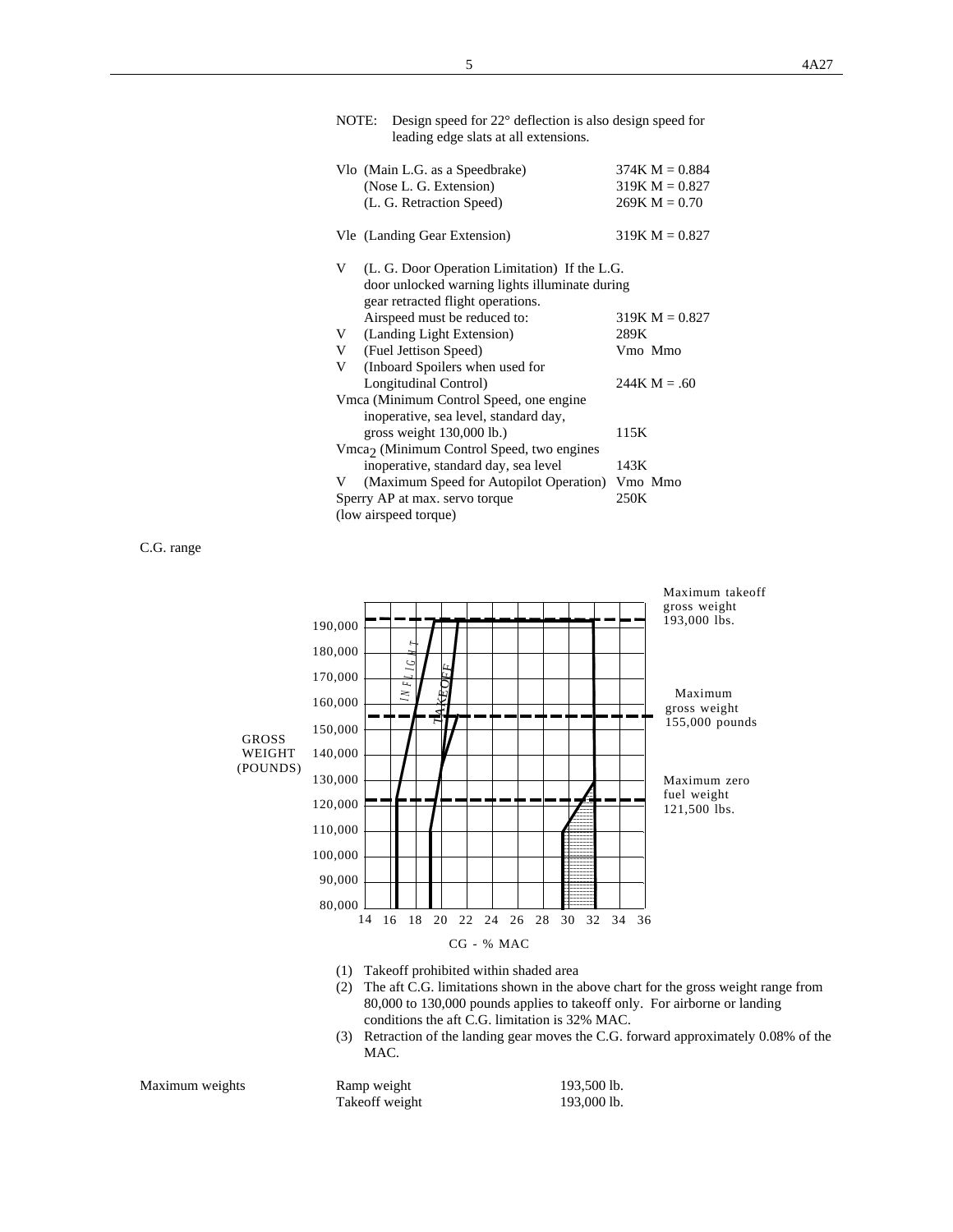|                                                     | Landing weight<br>Zero fuel weight<br>Three engine ferry                                                                                                                                                                                                                                           | in excess of maximum landing weight)                               | (Fuel dump valves required for operation<br>(All weight in excess of 121,500 lb. must consist of fuel. All<br>weight in excess of 155,000 lb. must consist of jettisonable fuel.) | 155,000 lb.<br>121,500 lb.<br>155,000 lbs. |                                                 |                                                                                                                                                                                                                                                                                     |
|-----------------------------------------------------|----------------------------------------------------------------------------------------------------------------------------------------------------------------------------------------------------------------------------------------------------------------------------------------------------|--------------------------------------------------------------------|-----------------------------------------------------------------------------------------------------------------------------------------------------------------------------------|--------------------------------------------|-------------------------------------------------|-------------------------------------------------------------------------------------------------------------------------------------------------------------------------------------------------------------------------------------------------------------------------------------|
| Maximum passengers                                  | 124                                                                                                                                                                                                                                                                                                |                                                                    |                                                                                                                                                                                   |                                            |                                                 |                                                                                                                                                                                                                                                                                     |
| Fuel capacity                                       | *2 outboard main tanks<br>$(+1 \& \#4)$                                                                                                                                                                                                                                                            |                                                                    | Total<br>Refuel $(1)$<br>16695 lb. ea.                                                                                                                                            |                                            | Usable<br>16534 lb. ea.                         | Arm<br>FS-924.4                                                                                                                                                                                                                                                                     |
|                                                     | 2 inboard main tanks<br>$(42 \& 43)$                                                                                                                                                                                                                                                               |                                                                    | 21021 lb. ea.                                                                                                                                                                     |                                            | 20860 lb. ea.                                   | FS-770.5                                                                                                                                                                                                                                                                            |
|                                                     | Center section tank                                                                                                                                                                                                                                                                                |                                                                    | 13118 lb.                                                                                                                                                                         |                                            | 12978 lb.                                       | FS-770.5                                                                                                                                                                                                                                                                            |
|                                                     | The Model 22M aircraft may incorporate either a complete<br>NOTE:<br>auxiliary fuel system consisting of three inter-connected<br>fuel tight bladder type cells and related plumbing installed<br>in the aircraft wing center section or incorporate provisions<br>only for installing the system. |                                                                    |                                                                                                                                                                                   |                                            |                                                 |                                                                                                                                                                                                                                                                                     |
|                                                     | (1) "Total Refuel" capacity consists of Unusable (drainable and<br>Fuel weights are based on 7.0 lb. per U.S. gal.                                                                                                                                                                                 | disposition of these fuel weights.<br>main and one replenish tank. | undrainable quantities) and Usable Fuel. See NOTE 1 for the<br>*Includes replenish tank fuel as each tank system consists of one                                                  |                                            |                                                 |                                                                                                                                                                                                                                                                                     |
|                                                     | Structural limits permit use of fuel with densities ranging up to<br>7.0 lb./gal. (See NOTE 1(e) for loading limitations.)                                                                                                                                                                         |                                                                    |                                                                                                                                                                                   |                                            |                                                 |                                                                                                                                                                                                                                                                                     |
| Serial Nos. eligible (00-)                          | 37, 43 through 49, 53 through 61                                                                                                                                                                                                                                                                   |                                                                    |                                                                                                                                                                                   |                                            |                                                 |                                                                                                                                                                                                                                                                                     |
| <u><b>Data Pertinent to All Models</b></u><br>Datum | 100 in. fwd. of nose (Nose is Fuselage Station 100)                                                                                                                                                                                                                                                |                                                                    |                                                                                                                                                                                   |                                            |                                                 |                                                                                                                                                                                                                                                                                     |
| <b>MAC</b>                                          | 227.3 in. (L.E. of MAC +776.4 in.)                                                                                                                                                                                                                                                                 |                                                                    |                                                                                                                                                                                   |                                            |                                                 |                                                                                                                                                                                                                                                                                     |
| Leveling means                                      | along Water Line 20.0.                                                                                                                                                                                                                                                                             |                                                                    |                                                                                                                                                                                   |                                            |                                                 | Provisions for lateral and longitudinal leveling are installed in the left main wheel well.<br>The lateral leveling lugs are installed on the fwd. bulkhead stiffener along Water Line<br>10.0. The longitudinal leveling lugs are located on the stiffeners of the center line web |
| Minimum crew                                        | For all flights: Pilot, Copilot and Flight Engineer. (See NOTE 3.)                                                                                                                                                                                                                                 |                                                                    |                                                                                                                                                                                   |                                            |                                                 |                                                                                                                                                                                                                                                                                     |
| Maximum baggage                                     | Compartment<br>Fwd. belly<br>Aft. belly                                                                                                                                                                                                                                                            | Station<br>375-603<br>1002-1230                                    | Capacity<br>(lb.)<br>8960<br>8300                                                                                                                                                 | $1b$ ./ft <sup>2</sup><br>100<br>100       | Maximum Loading (1)<br>lb. /in.<br>39.3<br>39.3 | C.G.<br>(in.)<br>$+489$<br>$+1111$                                                                                                                                                                                                                                                  |
|                                                     |                                                                                                                                                                                                                                                                                                    |                                                                    | must be loaded in compartment where tie-down rights are provided.                                                                                                                 |                                            |                                                 | (1) Rear compartment limited to densities of 20 lb./ft. <sup>3</sup> or less. Higher density items                                                                                                                                                                                  |
| Oil capacity                                        | Engine Oil                                                                                                                                                                                                                                                                                         |                                                                    |                                                                                                                                                                                   |                                            | Inboard                                         | Arm<br>Outboard                                                                                                                                                                                                                                                                     |
|                                                     | <b>Total Capacity</b><br>Usable Oil                                                                                                                                                                                                                                                                |                                                                    | 42.4 lb. ea.<br>23.5 lb. ea.                                                                                                                                                      |                                            | FS678.0                                         | FS864.0                                                                                                                                                                                                                                                                             |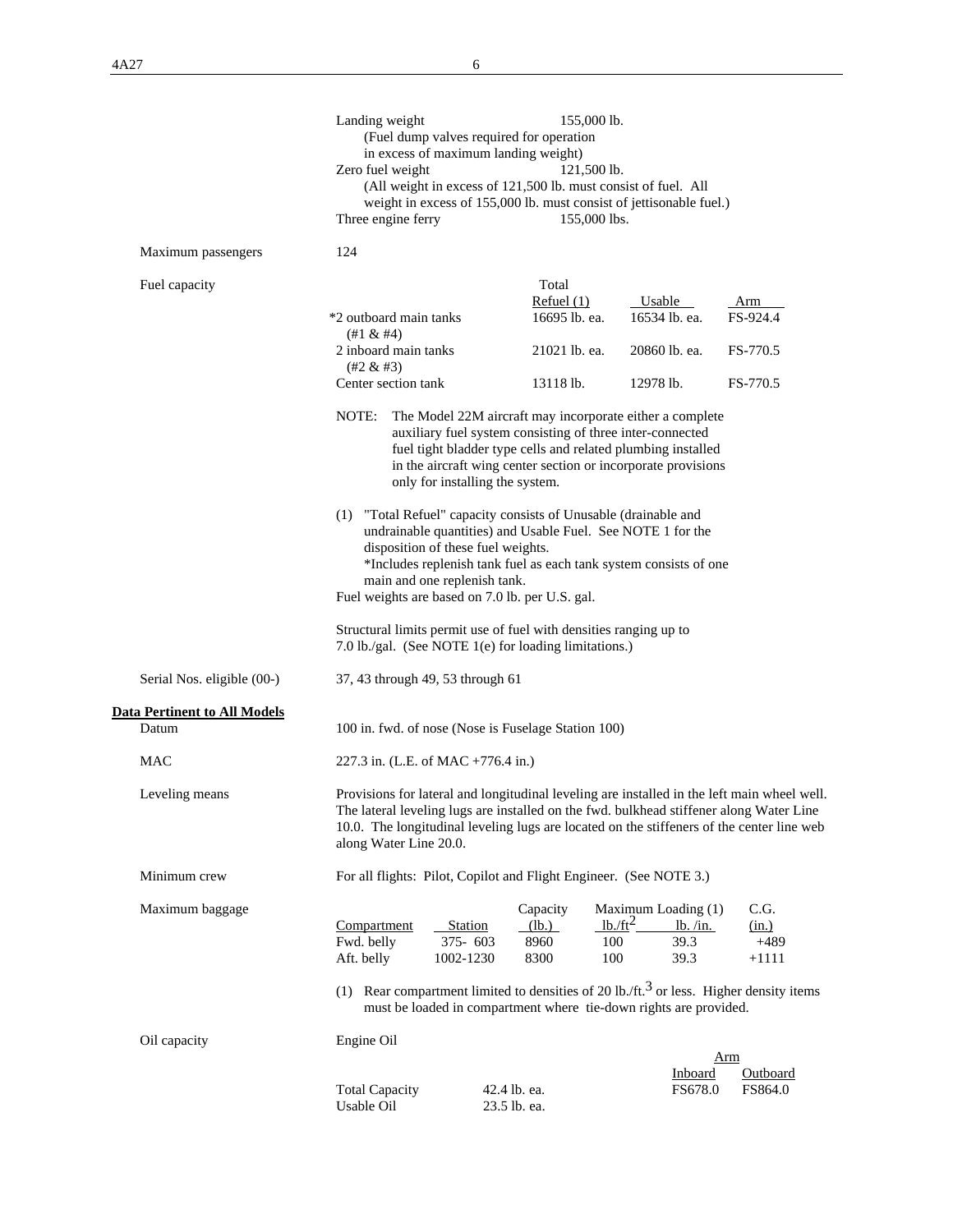|                             | Tank System Including<br>Unusable Oil<br>Engine System Oil                                               | 8.9 lb. ea.<br>10.0 lb. ea.                                                                                                                       |                                                                                                                                                                                         |  |  |  |
|-----------------------------|----------------------------------------------------------------------------------------------------------|---------------------------------------------------------------------------------------------------------------------------------------------------|-----------------------------------------------------------------------------------------------------------------------------------------------------------------------------------------|--|--|--|
|                             | NOTE:                                                                                                    | including unusable oil" (4.20 gal. at 7.7 lb./gal. each tank).                                                                                    | The total oil tank capacity is equal to the sum of the "usable" and "tank system"                                                                                                       |  |  |  |
|                             |                                                                                                          | Constant Speed Drive and Thrust Reverser (Common Supply)                                                                                          |                                                                                                                                                                                         |  |  |  |
|                             |                                                                                                          |                                                                                                                                                   | Arm                                                                                                                                                                                     |  |  |  |
|                             | <b>Total Capacity</b>                                                                                    | 22.3 lb. ea.                                                                                                                                      | Inboard<br>Outboard                                                                                                                                                                     |  |  |  |
|                             | Usable Oil                                                                                               | 8.0 lb. ea.                                                                                                                                       | FS667.0<br>FS853.0                                                                                                                                                                      |  |  |  |
|                             | <b>Reverser Reserve</b>                                                                                  | 3.3 lb. ea.                                                                                                                                       |                                                                                                                                                                                         |  |  |  |
|                             | Tank System Oil                                                                                          | 1.9 lb. ea.                                                                                                                                       |                                                                                                                                                                                         |  |  |  |
|                             | CSD System Oil                                                                                           | 4.5 lb. ea.                                                                                                                                       |                                                                                                                                                                                         |  |  |  |
|                             | Reverser System Oil                                                                                      | 4.6 lb. ea.                                                                                                                                       |                                                                                                                                                                                         |  |  |  |
|                             | NOTE:                                                                                                    | The total oil tank capacity is equal to the sum of the usable, and tank<br>system and reverser reserve oil (1.72 gal. at 7.7 lb./gal., ea. tank). |                                                                                                                                                                                         |  |  |  |
| Maximum operating altitude  | $41,000$ ft.                                                                                             |                                                                                                                                                   |                                                                                                                                                                                         |  |  |  |
| Other operating limitations | See FAA Approved Airplane Flight Manual.                                                                 |                                                                                                                                                   |                                                                                                                                                                                         |  |  |  |
| Control surface movements   | The airplane must be rigged in accordance with the following FAA Approved Data:                          |                                                                                                                                                   |                                                                                                                                                                                         |  |  |  |
|                             |                                                                                                          | Drawings 22- refer to Model 22, Drawings 30- refer to Model 22M                                                                                   |                                                                                                                                                                                         |  |  |  |
|                             | (a) Convair Dwg. 22-40052 "Operational Data - Rudder," 30-40052<br>"Operational Data - Rudder"           |                                                                                                                                                   |                                                                                                                                                                                         |  |  |  |
|                             | (b) Convair Dwg. 22-40056 "Operational Data - Rudder Trim,"<br>30-40056 "Operational Data - Rudder Trim" |                                                                                                                                                   |                                                                                                                                                                                         |  |  |  |
|                             | (c) Convair Dwg. 22-40053, "Operational Data - Elevator"                                                 |                                                                                                                                                   |                                                                                                                                                                                         |  |  |  |
|                             | (d) Convair Dwg. 22-40066, "Operational Data - Horizontal Stabilizer"                                    |                                                                                                                                                   |                                                                                                                                                                                         |  |  |  |
|                             | (e) Convair Dwg. 22-40054, "Operational Data - Aileron and Spoilers"                                     |                                                                                                                                                   |                                                                                                                                                                                         |  |  |  |
|                             | (f)                                                                                                      | Convair Dwg. 22-40067, "Operational Data - Aileron Trim Tab"                                                                                      |                                                                                                                                                                                         |  |  |  |
|                             |                                                                                                          | (g) Convair Dwg. 22-40055, "Operational Data - Flaps"                                                                                             |                                                                                                                                                                                         |  |  |  |
|                             | (i)                                                                                                      | (h) Convair Dwg. 22-40057, "Operational Data - Power Plant"<br>Convair Dwg. 22-40060, "Operational Data - Landing Gear"                           |                                                                                                                                                                                         |  |  |  |
|                             | (i)                                                                                                      | Convair Dwg. 22-40061, "Operational Data - Nose Wheel Steering"                                                                                   |                                                                                                                                                                                         |  |  |  |
|                             |                                                                                                          | (k) Convair Dwg. 22-40062, "Operational Data - Brakes"                                                                                            |                                                                                                                                                                                         |  |  |  |
|                             | (1)                                                                                                      | Convair Dwg. 22-40063, "Operational Data - Emergency Landing Gear"                                                                                |                                                                                                                                                                                         |  |  |  |
|                             |                                                                                                          |                                                                                                                                                   | (m) Convair Dwg. 22-40051, "Operational Data - Leading Edge Flaps and Slats"                                                                                                            |  |  |  |
| Certification basis         |                                                                                                          |                                                                                                                                                   | CAR 4b dated December 31, 1953; Amendments 4b-1, 4b-2, 4b-3, 4b-4, 4b-5, 4b-6,                                                                                                          |  |  |  |
|                             |                                                                                                          | 4b-7, 4b-9, 4b-10 thereto, SR-422B and the special condition contained in                                                                         |                                                                                                                                                                                         |  |  |  |
|                             |                                                                                                          | Attachment "A" of FAA letter to Convair dated November 19, 1957.                                                                                  |                                                                                                                                                                                         |  |  |  |
|                             |                                                                                                          | Type Certificate No. 4A27 issued May 1, 1960.                                                                                                     |                                                                                                                                                                                         |  |  |  |
|                             |                                                                                                          | Application for Type Certificate dated March 15, 1956                                                                                             |                                                                                                                                                                                         |  |  |  |
|                             |                                                                                                          | Compliance with the following optional requirements has been established:                                                                         |                                                                                                                                                                                         |  |  |  |
|                             | Ditching Provisions only 4b.361<br>Ice Protection Provisions 4b.640                                      |                                                                                                                                                   |                                                                                                                                                                                         |  |  |  |
| Production basis            | Production Certificate No. 605                                                                           |                                                                                                                                                   |                                                                                                                                                                                         |  |  |  |
| Required equipment          |                                                                                                          | ZM-22-062, "Master Equipment List, Model 22," contains a list of all required                                                                     | The basic required equipment as prescribed in the applicable airworthiness regulations<br>(see Certification Basis) must be installed in the aircraft for certification. Convair Report |  |  |  |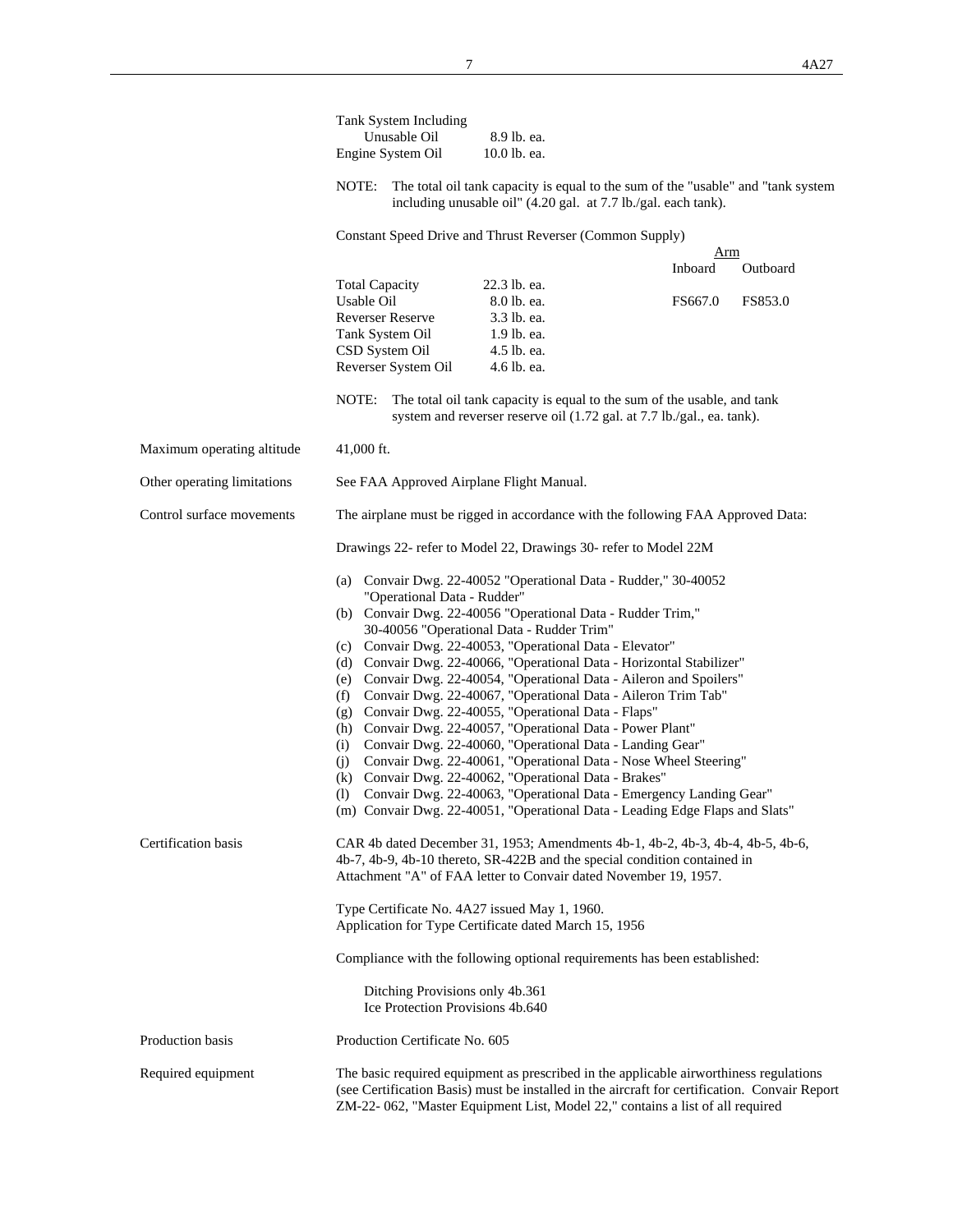| equipment that must be installed as well as optional equipment installations approved by |
|------------------------------------------------------------------------------------------|
| FAA.                                                                                     |

- Service information Convair Report CS-59-022, "Convair 880 Structural Repair Manual" and CS 61-041, "Convair Structural Repair Manual for the Model 22M" is FAA Approved. Service Bulletins and other service information, when FAA approved, will carry a statement to that effect.
- NOTE 1. (a) Current weight and balance report, including list of equipment included in certificated empty weight, and loading instructions must be in each aircraft at the time of original certification and at all times thereafter except in the case of operators having an approved weight control system. Convair Report ZW-22-021- and ZW-22-029-, "Convair Weight and Balance Report," are applicable to Models 22 and 22M, respectively.
	- (b) The airplane must be loaded so that the C.G. is within the specified limits at all times, with the effects of fuel use, gear retraction and crew and passenger movement being considered. See "C.G. Range" for restrictions on center of gravity limits for takeoff at gross weights below 130,000 lb.
	- (c) The weight of system fuel and oil as defined below and hydraulic fluid, all of which must be included in the airplane empty weight, is listed in Convair Report ZM-22-062, "Master Equipment List, Model 22.

 System Fuel: The weight of all fuel required to fill all lines and tanks up to the zero fuel point on the fuel gages in the most critical flight altitude. This includes the unusable tank fuel as defined by CAR 4b.416.

 System Oil Including Usable: The weight of oil remaining in the engine, constant speed drive, thrust reverser, tanks and lines after subtracting the usable and reverser reserve oil from the total capacity. These values are noted under "Oil Capacity" and must be added to the empty weight of the airplane.

- (d) The "Unusable" fuel is the amount of fuel in the tanks which is unavailable to the engines under critical flight conditions as defined by CAR 4b.416 and may be obtained by taking the difference between "total refuel" and "usable" tank capacities shown under "Fuel Capacity." This "unusable" fuel is included in System Fuel as indicated in 1(c) above.
- (e) Fuel loading and usable procedures are dictated by structural design and to maintain airplane C.G. within approved limits. Refer to Convair Report ZW-22-021- or ZW-22- 029-, the specific airplane weight and balance reports, for loading, takeoff and landing fuel distribution limitations.
- (f) Fuel Jettison: Fuel jettisoning must be available for operation of the airplane in excess of the maximum landing weight. Refer to FAA Approved Airplane Flight manual for limitations to be observed during fuel jettison operation. The unjettisonable fuel must be included in the airplane landing weight, and the amount of usable fuel remaining in the tanks after complete jettisoning is as follows:

 All Airplanes: Outboard tanks (1 & 4) 3125 lb. ea. Inboard tanks (2 & 3) 2825 lb. ea.

Weights are based on 7.0 lb. per U.S. Gallon.

- NOTE 2. Reserved.
- NOTE 3. All replacement seats (crew, passenger and lounge), although they may comply with TSO-C39, must also be demonstrated to comply with CAR 4b.358(c). Other installations, such as berths, buffets, compartments or items of mass which could create a hazard to the safety of passengers and crew must also be demonstrated to meet the same requirements.
- NOTE 4. The 22-1 and 22-2 are versions of the basic Model 22, the certification basis for which is Type Certificate No. 4A27. These dash numbers were selected by Convair primarily for contractual and clerical purposes and should not be considered to define different models of airplanes. One version may be converted to another by incorporating pertinent required equipment and complete conformity with corresponding approved drawings.